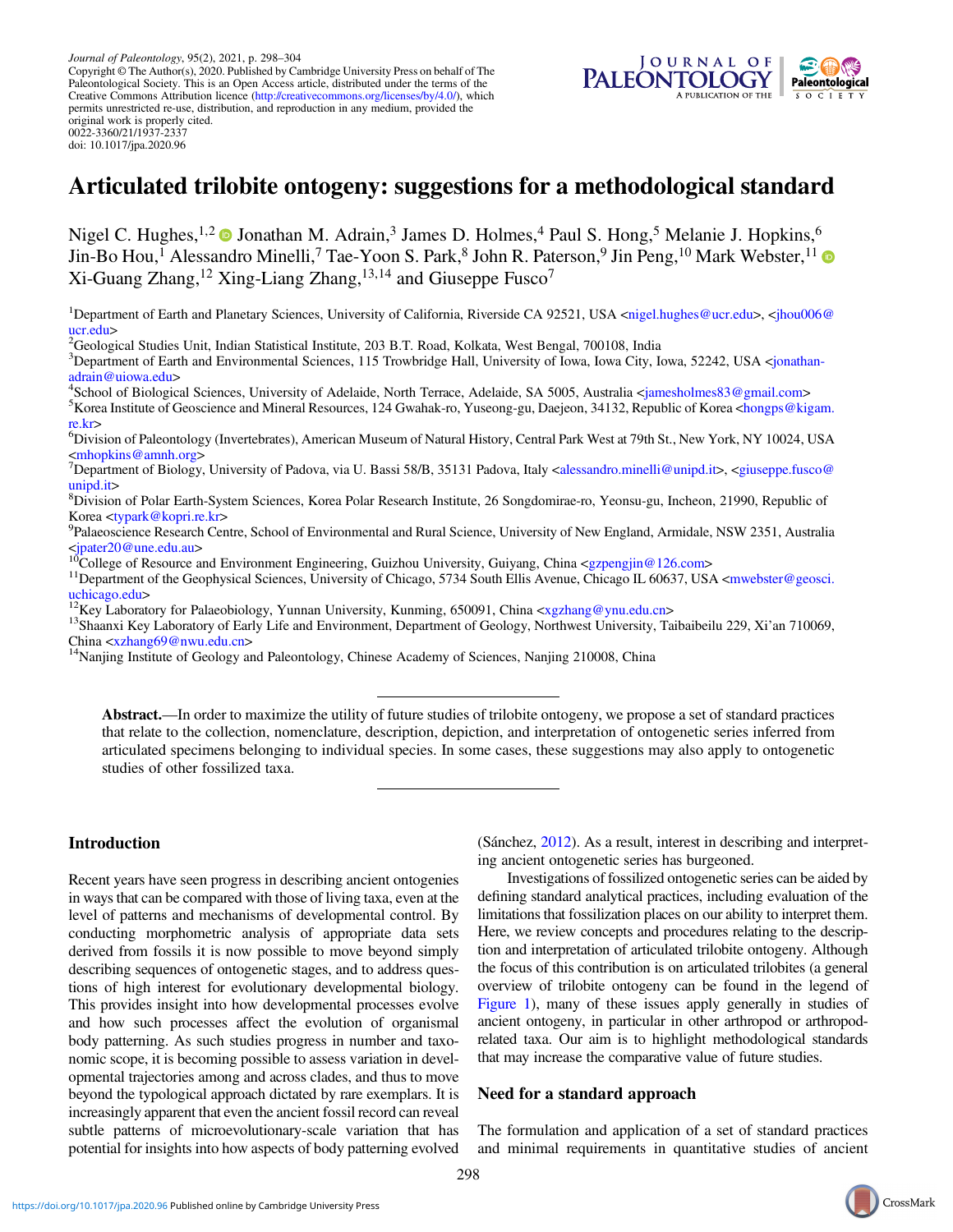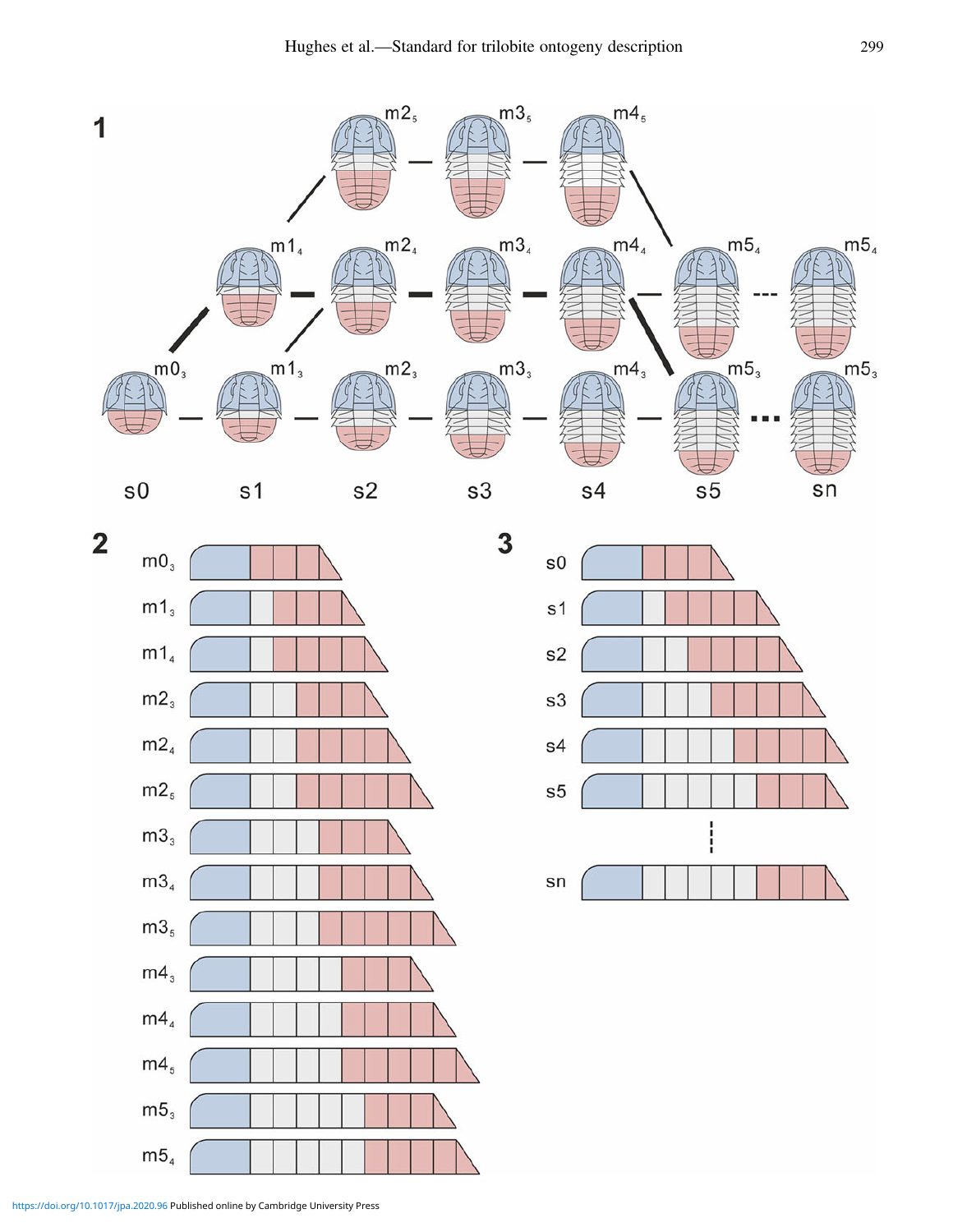<span id="page-2-0"></span>Figure 1. (1) Ontogenetic hypothesis of the alternative segmentation pathways of a polymorphic species across several postembryonic stages (s0–sn) or instars. Different morphological conditions (morphs, m), here based exclusively on the segmental pattern, are indicated as  $mX<sub>Y</sub>$ , where X is the number of thoracic segments and Y the number of pygidial segments. Trunk segment addition initially proceeded at the pace of one or two segments per stage until stage s2, producing a polymorphism in the number of trunk segments from stage s1 onwards. From stage s2 onwards, trunk segment addition proceeded at the pace of one segment per stage for all individuals, until the end of the anamorphic phase, at stage s4 for some specimens  $(m4<sub>5</sub>)$  or at stage s5 for others  $(m4<sub>4</sub>$  and  $m4<sub>3</sub>)$ . Thoracic segment release proceeded at the pace of one segment per stage and ended at stage s5 for all specimens. Morphs with five thoracic segments are holaspids (i.e., specimens that have reached a stable number of thoracic segments). Lines connect the succeeding morphological conditions of individuals across stages. The thickness of the lines connecting the morphs reflects the frequency of the different morphs at each stage. (2) Misleading representation of the ontogenetic hypothesis in (1), where morphs (segmental condition) and stages are confused, and the former are seen as sequential meraspid and holaspid stages. Note the apparent reabsorption of one segment among some successive 'stages.' (3) One among several possible "correct" representations of the ontogenetic hypothesis in (1). This is correct only if the legend explains that there is variation in the pattern of segment addition within the sample and thus in the number of pygidial segments represented at several stages, and that the ontogenetic pattern depicted represents only one (possibly the more common) among alternative patterns. Parts (2) and (3) adopt a graphic style that has become common since Hughes et al. ([2006\)](#page-5-0), but other schematizations are possible. Colors highlight the three main body regions in trilobites: cephalon, blue; thorax (with dorsally articulated segments), light gray; pygidium (with conjoined segments), pink. The thorax and pygidium together form the trunk. During post-embryonic development, new segments were added subterminally, just in front of the terminal piece—triangle in (2) and (3). During the first post-embryonic stages (five stages shown in this schematic), the most anterior pygidial segment was progressively incorporated into the thorax region. This process, which consisted of the formation of a functional articulation in the posterior of that segment, is called "release." Trilobite post-embryonic development is traditionally divided into three main periods: protaspid (not represented in the figure), meraspid (a period of segmental accretion in the thorax), and holaspid (a final period with a segmentally stable thorax). Alternatively, it can be divided into two phases: anamorphic (a phase of subterminal trunk segment addition) and epimorphic (a phase with a stable number of trunk segments). The presence of an anamorphic phase followed by an epimorphic phase qualifies trilobite development as hemianamorphic. In the specific case depicted, the onset of the epimorphic phase (termination of trunk segment addition) preceded the onset of the holaspid period (termination of thoracic segment release). However, this was not the case for all trilobite taxa. A more detailed account of trilobite ontogeny can be found in Hughes et al. ([2006\)](#page-5-0).

ontogeny offers several potential benefits. Firstly, it may clarify the methodology of investigation in order to ensure that a common descriptive framework is applied among different studies and taxa. This, in turn, facilitates the extraction of comparative information from individual case studies, and thus may enhance understanding of the evolution of development. Secondly, a standard protocol helps highlight the limitations of information and interpretation that fossilization imposes. This aids authors, reviewers, and editors in insuring that the various strengths and weaknesses of further studies are immediately evident.

### Outline and caveats of a standard study

The nature of the sample.—Assessment of the sample's characteristics is an essential first step in evaluating and interpreting patterns of variation seen among specimens belonging to a single species.

Any study must report repository information and comment on the curation state of the material considered. Preferably, an official registration/catalogue number should be available for each specimen, and details of these provided as supplementary material to published studies. Ideally, each specimen analyzed is both identified and stored individually, so that it can be recovered easily when next needed. If that is not the case, readers should be informed. In addition, the systematics of the species, including a clear diagnosis, must be included in the study if not already published. The rationale for uniting presumptive juvenile and adult specimens in the same ontogenetic series should also be made explicit. Photographs of specimens should clearly illustrate relevant features and best results are commonly achieved by applying standard paleontological photographic techniques, such as coating with ammonium chloride sublimate or magnesium oxide (e.g., Feldman, [1989\)](#page-5-0). Arrows indicating the thoracic/pygidial boundary can be helpful, especially for species with a homonomous trunk condition (Hughes, [2003\)](#page-5-0).

Attention should be paid to the geological context of the material analyzed. This involves documentation of the site information and number of specimens collected, and should also include discussion of key geological indicators concerning the sample. For example, analysis of the stratigraphic interval

(including section thickness) from which the specimens have been derived is of critical importance for inferring the span of time over which specimens in the sample accumulated. It is necessary to note whether a sample comes from a single bed (sensu Patzkowsky and Holland, [2012](#page-6-0)), from a series of similar bedsets, or from units representing different depositional conditions. Blending of data from specimens occurring in different beds need not invalidate an analysis, but blending of data does place important constraints on the interpretation of patterns revealed. Conversely, where information on precise stratigraphic occurrence is available, it offers valuable opportunity to examine how variation is partitioned among collections with modest environmental or temporal differences. Information on lithology bears on the degree of compaction witnessed in the sample and should be noted (e.g., calcareous mudstones are commonly less compacted than claystones). In addition, the cuticular condition of the specimen (testate, internal mold, external mold, etc.) may also bear on measurements obtained.

For certain studies, the frequency of occurrence of exemplars attributed to any given stage or specific morph is relevant for testing alternative hypotheses regarding the ontogeny and/or demographics of a species. In such cases, consideration of whether specimens can be determined to be exuviae or carcasses is of importance because this strongly affects the expected frequency distribution under each hypothesis (Sheldon, [1988](#page-6-0); Hartnoll and Bryant, [1990\)](#page-5-0). However, making such a determination, even in cases in which the exoskeleton remains articulated, is commonly challenging. Only in exceptional cases can the majority of a sample's specimens be unambiguously assigned to either category.

Coming to the dataset itself, the vagaries of fossil preservation and recovery mean that often not all specimens containing valuable information are complete in all characters of interest. Accordingly, sample size for each kind of measurement acquired should be specified, and will likely vary within the dataset. For example, it is necessary to state that out of N specimens available, the number of thoracic segments could be counted confidently on X and the number of pygidial segments (often harder to determine) on only Y out of N (or X), or that size measurements, such as body length and cephalic width, were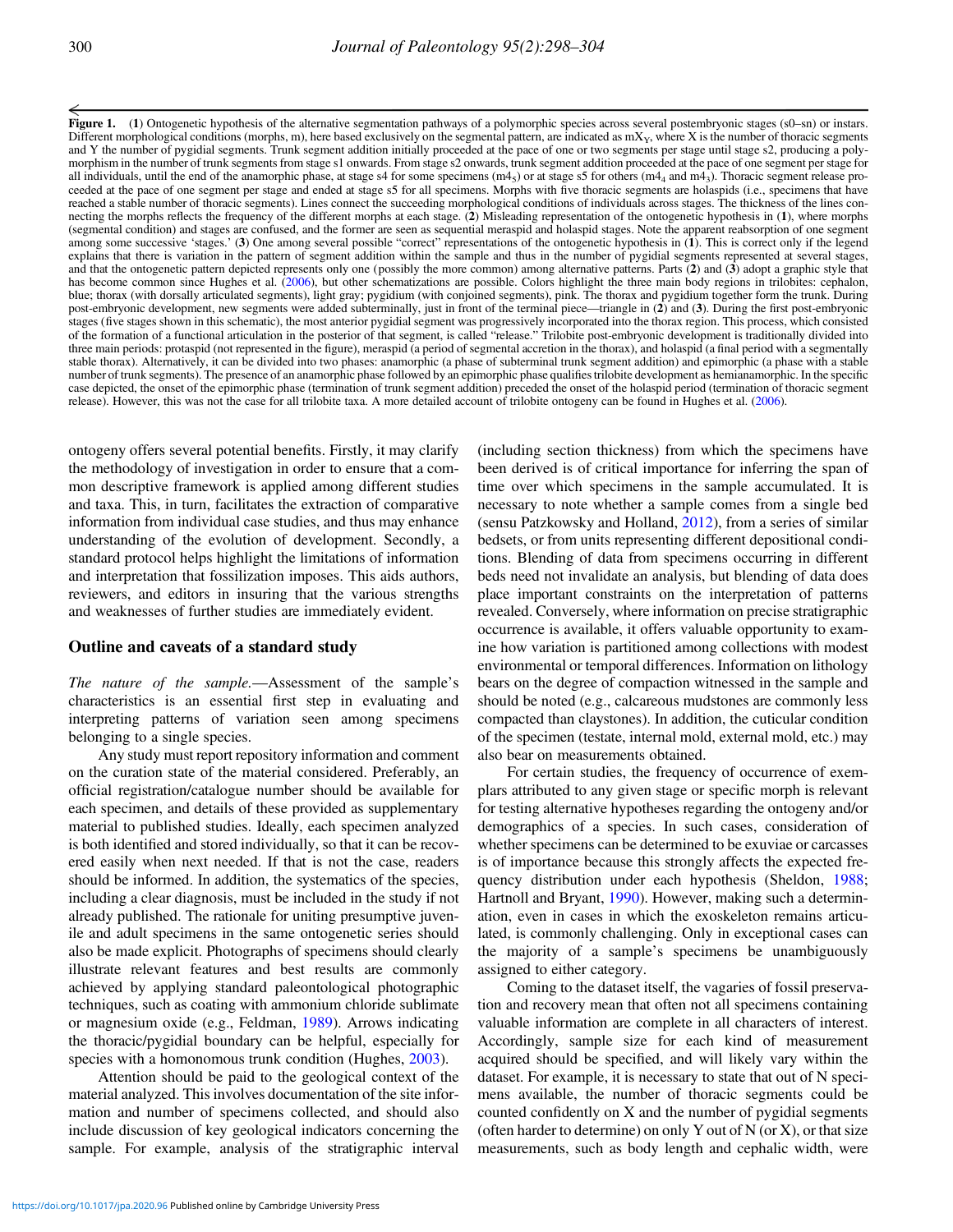available for W specimens, whereas only for Z specimens was it possible to obtain more comprehensive landmark-based morphometric data.

Studies that contain morphometric data should also include estimates of measurement error in specimen size and, where relevant, shape. The extent to which taphonomy affects morphology depends on the preservational quality of the specimens considered (as noted above). As with blending data from different beds, the taphonomic modification of form need not invariably exclude biologically informative studies, but the effects of taphonomic modification should be carefully gauged. For example, the shapes of articulated but compressed complete specimens (e.g., Hong et al., [2014;](#page-5-0) Holmes et al., [2020a\)](#page-5-0) are more strongly influenced by taphonomic factors than those of exquisitely preserved silicified sclerites (e.g., Webster, [2015\)](#page-6-0), and so the biologically meaningful questions that can be asked of such materials are necessarily different. It is key to ensure that a biologically informative question can be assessed realistically given the material available. Estimates of measurement error assist in this process by identifying patterns that stand out from noise, but do not, in themselves, discriminate biological from taphonomically induced patterns. That task requires consideration of whether patterns observed mimic the expectations of taphonomically induced variance.

Description and interpretation.—In approaching the study of the ontogeny of fossil species, it is important, as far as possible, to separate the description of fossils from their developmental interpretation.

Intraspecific data may show variation in size and shape, including in discrete characters, such as segment numbers. Inferring the ontogenetic process that produced the observed pattern of variation is an exercise in probabilistic inference because different processes can commonly produce the same pattern. With respect to trilobite development, terms such as morph, degree, segment, and tagma are morphological terms used to describe the phenotypic condition of a specimen. In contrast, terms such as meraspid, holaspid, anamorphic, epimorphic, stage, and instar are developmental terms and, as such, can be employed only after a given ontogenetic interpretation of the data has been made explicit and justified. In early descriptions of trilobite ontogeny, such categorical differences had limited importance because the principal aim was to reveal the broad outline of how trilobites developed. However, as more subtle aspects of ancient developmental control are dissected, categorical differences become more important.

For arthropod fossil species, which grew in a stepwise fashion, ontogenetic reconstruction often starts from seeking patterns in the variation of form that allow us to partition the study sample in a number of distinct morphological categories: any such categories of form are referred to as morphs. Morphs are established on a strictly descriptive basis, which considers the state of a discrete character, or of a combination of several discrete characters (e.g., the number of thoracic and pygidial segments, the latter counted, conventionally, to exclude the terminal piece). Conversely, the inference that one or a subset of those morphs represents one sequential 'step' in development, known in arthropods as a stage or instar, is an interpretative undertaking that must not be confused with the prior, descriptive

work of morph recognition. If this critical distinction between morphs and stages is overlooked, an ambiguous ontogenetic series reconstruction can result (e.g., Dai et al., [2017](#page-5-0), fig. 7, in which all morphs were presented as sequential stages).

The distinction between description and interpretation may be reflected in the terminology adopted. In trilobite ontogeny, degree constitutes a morph that is defined by the number of thoracic segments. Degrees are generally referred to only during the meraspid period of development (e.g., a "degree X meraspid"). Because the meraspid period is a developmental phase, the terms degree and meraspid are categorically distinct, and not necessary coupled. For instance, in Aulacopleura koninckii (Barrande, [1846\)](#page-5-0), specimens with 18 thoracic segments (i.e., degree 18 specimens) include both meraspid individuals that would subsequently attain 19, 20, 21, or 22 thoracic segments, and the holaspids for which 18 was the mature thoracic segment number (Fusco et al., [2004\)](#page-5-0)—these could logically be referred to as "degree 18 meraspids" and "degree 18 holaspids," respectively.

In some arthropods, it may be difficult to consistently and correctly identify the morphological criteria used to group specimens into morphs or degrees. For example, precise counting of thoracic segment numbers can be difficult, especially during the meraspid period. Comparison with isolated (meraspid) pygidia of approximately the same size range may be necessary for recognizing and describing the articulation separating these regions at different stages. Any criteria used to identify articulations, and thus the partition of the trunk into thoracic and pygidial segments, should be described.

A final note about the term "segment." The description of trilobite segmentation (as either pattern or process) is typically limited to a dorsal view of the exoskeleton: what is actually observed is the subdivision of the dorsal exoskeleton into sclerites, or tergites, including both the articulated tergites of the thorax and their non-articulated serial homologues within the cephalon (where discernible) and in the pygidium. Pragmatically, in most papers as well as herein, the term segment is applied to all these (articulated or not) serially homologous exoskeletal units (Hughes et al., [2006\)](#page-5-0). However, because in some arthropods there is a mismatch between dorsal and ventral segmental patterns (Fusco and Minelli, [2013](#page-5-0)), and the developmental processes forming ventral and dorsal serially homologous structures can operate independently (Janssen et al., [2004\)](#page-5-0), the term segment should not be interpreted as referring to either a modular morphological unit of the whole body or to a developmental unit of the main body axis (Fusco, [2008\)](#page-5-0).

Stage assignment.—In arthropods, postembryonic growth occurs mainly in a stepwise manner, in pace with the occurrence of ecdysis (Minelli and Fusco, [2013\)](#page-6-0), and it seems natural to describe the ontogeny based on successive stages. However, it should be noted that the assignment of specimens to developmental stages is a kind of inference that is not always feasible, because stages may lack unique size range or morphological markers that distinguish them.

Formally, two main types of ontogenetic morphometric data may be obtained from fossil series of molting animals, cross-sectional and mixed cross-sectional data (Cock, [1966](#page-5-0)). Cross-sectional data are those for which assignment of a given specimen to a certain developmental stage can be done with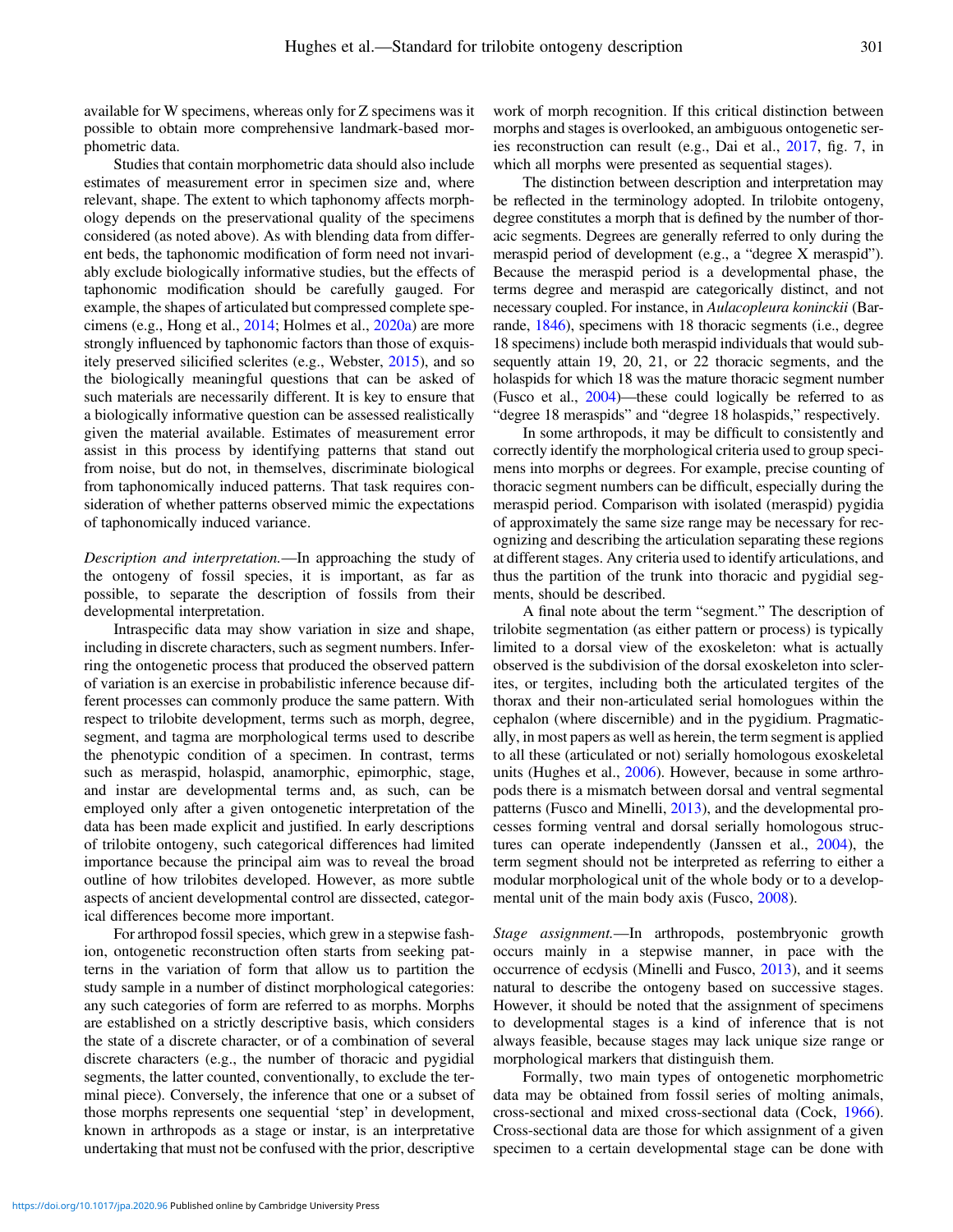confidence on the basis of some morphological criterion (e.g., the number of thoracic segments in immature trilobites, when appropriate, or membership in a distinct size class). Mixed cross-sectional data are those for which a criterion of stage assignment is not available, which is often the case in trilobite specimens with the mature number of segments, or when distinct sizes classes are not evident. Both types of data can be used in studies of fossil ontogeny (e.g., Fusco et al., [2016](#page-5-0); Hopkins, [2020](#page-5-0)), but each requires different processing. When a criterion for stage assignment is available, both relative (allometric) and absolute (stage-based) growth analyses are possible. When this is not the case, only size-related shape changes can be investigated (e.g., Holmes et al., [2020b\)](#page-5-0), with no possibility to separate static (i.e., within-stage) and ontogenetic (i.e., betweenstages) allometry (Klingenberg, [2016\)](#page-6-0).

The interpretation of stages is a critical step in any ontogenetic analysis of absolute growth, and care should be paid to justifying any particular staging hypotheses. Justification must be based on some kind of evidence. For example, if using segment numbers (either in the thorax, or in the trunk), the resulting perstage growth rates or intra-stage size variation should exhibit some properties such as (proportional) regularity among stages. Alternatively, a given staging hypothesis can be supported on the basis of specific morphological features (e.g., exoskeletal ornament) that are seemingly added sequentially from stage to stage. Stage assignments also can be made using a criterion of size and/or shape clustering (e.g., with respect to the cranidium), although reliable assignment of individuals to particular stages is often only possible for the earliest stages. Methods for identifying instars based on size data were reviewed by Webster [\(2015](#page-6-0)).

Whether based on qualitative, quantitative-discrete, or quantitative-continuous characters, it is always possible (and often the case) that reliable stage assignment is only feasible for a subset of specimens and/or stages. Beyond that subset, investigation must switch from cross-sectional data analysis to analysis of mixed cross-sectional data. As a result, certain analyses commonly apply only to particular portions of the ontogeny.

Choice of the staging criteria should also consider the study's objectives. For example, if the focus of a particular study is to resolve the ontogenetic dynamics of segment release, then stage assignment should be made using a criterion independent of the number of segments (e.g., a size-clustering based on cranidial size), otherwise the possibility of identifying within-stage variation in thoracic segment number is precluded. Conversely, if the focus is to determine per-stage growth rate and its variation, a criterion of stage assignment independent of any assumptions about growth patterns should be adopted. Whatever the case, the effects of potential confounding factors in stage assignment on the results should be discussed.

Illustration of the inferred ontogeny.—Because illustrations effectively present and transmit interpretations, particular care should be taken in the preparation of any diagrammatic representation of the inferred ontogeny and the legend that accompanies it.

Following McNamara et al. ([2003\)](#page-6-0) and Minelli et al. [\(2003](#page-6-0)), segmentation schedule diagrams have become common in studies of trilobite ontogeny. Their purpose is to illustrate the ontogenetic pathway by which a representative individual

developed. Where more than a single developmental pathway apparently existed within a taxon, alternative segmentation schedules can be presented (e.g., Hughes et al., [2006,](#page-5-0) fig. 5A). Such diagrams may also illustrate competing developmental hypotheses (Hou et al., [2015](#page-5-0), fig. 7).

Data analysis might produce an ontogenetic hypothesis for a taxon under study that a researcher could decide to represent through some kind of graphical schematization. There can be several reasons for this: to be consistent with the fact that not all the different details of the hypothesis may have the same evidentiary support, to suitably highlight a specific aspect of development, or simply to provide a sketch of the inferred ontogeny. [Figure 1](#page-2-0) contrasts two different schematizations ([Fig. 1.](#page-2-0)2, [1](#page-2-0).3) of the same ontogenetic hypothesis ([Fig. 1.1\)](#page-2-0) for the segmentation of an imaginary trilobite species, based on observed or conjectured morphs. Observations of this species suggest that there were multiple alternative developmental pathways, of which the pathways drawn in [Figure 1.](#page-2-0)1 are plausible candidates. The scheme depicted in [Figure 1](#page-2-0).2 is made by simply arranging the observed morphs firstly by degree and then by the number of pygidial segments. This generates a confusion between morphs (segmental condition) and stages, and conflates the development of individual trilobites with the pattern of variation in the sample as a whole. If read as the ontogeny of an individual trilobite, as is likely, the scheme clearly does not correspond to the ontogenetic hypothesis one aims to depict [\(Fig. 1.1\)](#page-2-0). On the contrary, the scheme depicted in [Figure 1.](#page-2-0)3, while showing only one (presumably the most common) of the six segmentation pathways that individual trilobites could have followed in this case, is consistent with the hypothesized ontogeny in [Figure 1.](#page-2-0)1. Information about the existence of variation in the pattern of segment addition (and thus in the number of pygidial segments at each stage), and the existence of more than one pattern of segment addition, can be conveyed with the legend or with other illustrations.

In the theoretical example given above (also in Dai et al., [2017](#page-5-0), fig. 7), directly equating the morphological pattern observed with the developmental sequence shown in [Figure 1](#page-2-0).2 entails an unlikely process of intermittent loss of trunk segments between instars. Such a pattern is not observed in extant arthropods, and is most unlikely to have occurred in trilobites. The same potential problem exists with some other published segmentation schedules for polymerid trilobites in which two instars per meraspid degree are shown (e.g., Dai et al., [2014](#page-5-0), fig. 6; Lei, [2016,](#page-6-0) fig. 10; Du et al., [2020](#page-5-0), fig. 9). Although multiple instars evidently did occur within the earliest part of the meraspid period in many trilobites, before the release of any freely articulating segments in the thorax (e.g., Zhang and Clarkson, [1993](#page-6-0)), it should be reiterated that published accounts of multiple meraspid instars in those trilobites with functional thoracic segments are putative developmental scenarios, and remain hypotheses to be tested using independent evidence (also see Hou et al., [2015,](#page-5-0) p. 508–511).

Use of nomenclature.—In describing the ontogeny of an extinct species, the developmental nomenclature of the extant group to which the fossil taxon belongs, or is closely related, should be applied as far as possible.

Careful application of the developmental nomenclature of extant organisms provides the best comparative framework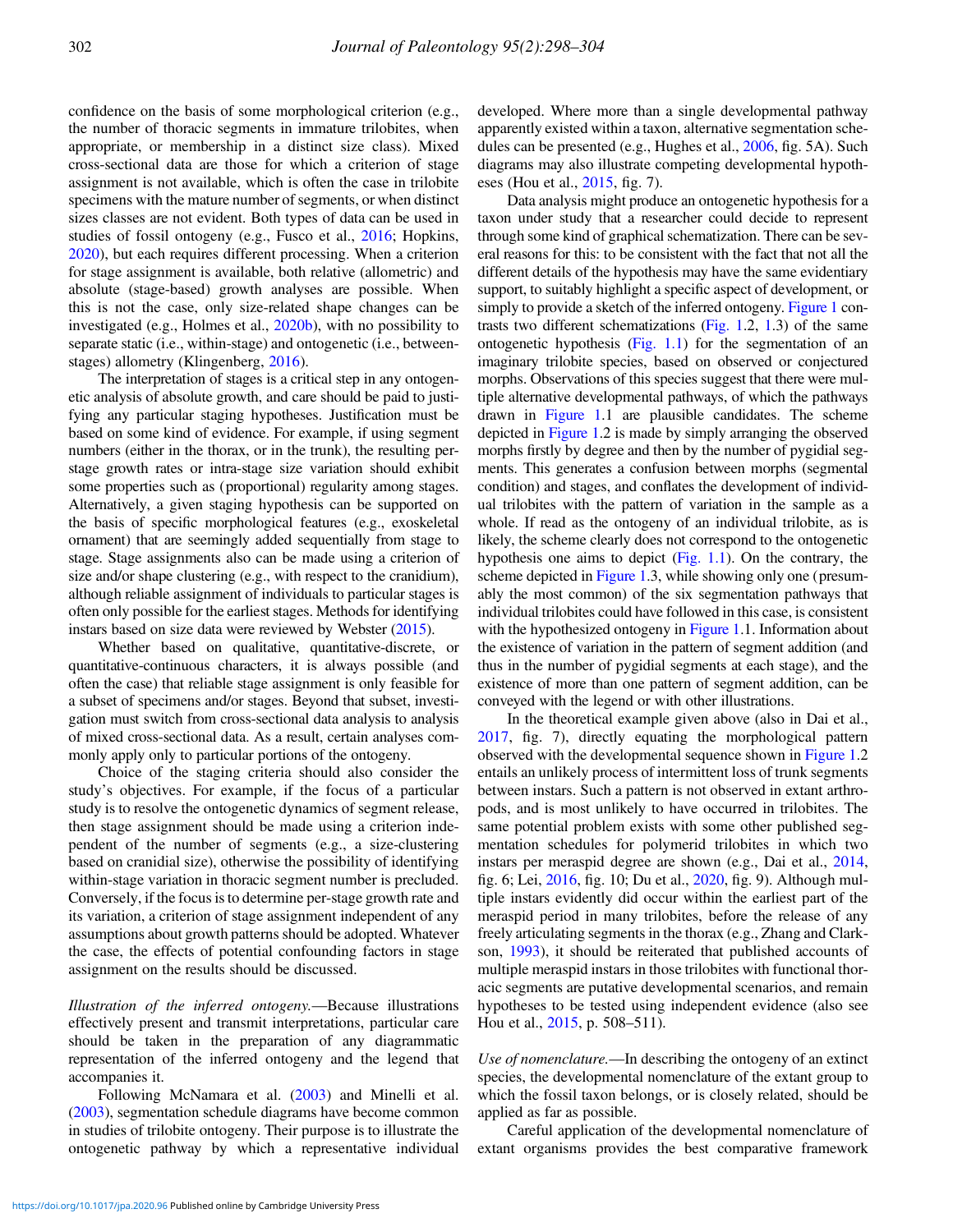<span id="page-5-0"></span>available from which to highlight both the similarities and differences between the ontogenies of living and extinct forms (see Hughes et al., 2006, p. 621, on the misinterpretation of trilobite development in a major text book in invertebrate zoology resulting from trilobite-specific terminology use). To this aim, reference to a standard manual of the group can be of help (e.g., for arthropods, see Minelli et al., [2013\)](#page-6-0).

For instance, in arthropods the term "segmentation" is used to describe both a morphological feature (translational body symmetry) and the developmental process that generates it (Fusco and Minelli, 2013; Dai et al., 2017; Du et al., 2020). The term "somitogenesis," which is sometimes used in trilobite literature to indicate the appearance of new segments in the trunk prior to the onset of maturity (McNamara et al., [2006](#page-6-0); Lei, [2016](#page-6-0)), is not normally used for the segmentation process in extant arthropods, especially in the case of post-embryonic segmentation (anamorphic development). What is observed during post-embryonic development in anamorphic arthropods is the appearance of new exoskeletal segmental units in the posterior of the trunk, which may not coincide with other aspects of segment generation. This is the reason why in fossils phrases such as "segment appearance" or "segment morphological expression" should be preferred to phrases such as "segment generation" or "segment proliferation."

Similarly, "tagmosis" is used to indicate a morphological characteristic (a form of body organization) as well as the developmental processes that generate it (Fusco and Minelli, 2013). Although there is little consensus on how tagmata should be defined in modern arthropods, the process of tagmosis (also called tagmatization) in some way describes the ontogenetic subdivision of the main body axis into major morpho-functional units. In trilobites and their close relatives, the peculiar process of their development known as release, which involved the formation of a new functional segment articulation at the posterior end of the anterior-most segment of the pygidium, has been described as tagmosis (e.g., McNamara et al., [2006\)](#page-6-0). Segment release is not observed in extant arthropods, but in many anamorphic taxa segment "appearance" followed by "maturation" at a later stage (e.g., with regard to the formation of the appendages) occurs and this pattern is not generally regarded as a change in tagmosis. As the segmental boundary between thorax and pygidium shifted posteriorly during part of ontogeny (defining the meraspid period), the trilobite thorax and pygidium have been suggested to be parts of one tagma, the trunk (Minelli et al., [2003\)](#page-6-0).

## **Conclusions**

Here we do not present a comprehensive review of the methodology of ontogenetic analysis of articulated trilobites and their relatives, but rather address specific topics that may help the growing number of case studies to be of best comparative value. It is our hope that application of this methodology can further advance understanding of the developmental basis of ancient evolution.

### Acknowledgments

We thank all editors, L. Amati, and an anonymous reviewer for their helpful comments. NCH's contribution was supported by

the US National Science Foundation grant EAR-1849963 and by the Fulbright Academic and Professional Excellence Award 2019 APE-R/107 kindly hosted at the Indian Statistical Institute, Kolkata. XZ is funded by Natural Science Foundation of China (Grant Nos 41621003, 41890840 and 41930319) and the 111 Project (D17013). The paper is a contribution to IGCP 668 project "The stratigraphic and magmatic history of Early Paleozoic equatorial Gondwana and its associated evolutionary dynamics."

#### References

- Barrande, J., 1846, Notice Préliminaire sur le Système Silurien et les Trilobites de Bohême: Leipzig, Hirschfield, 96 p.
- Cock, A.G., 1966, Genetical aspects of metrical growth and form in animals: Quarterly Review of Biology, v. 41, p. 131–190.
- Dai, T., Zhang, X.-L., and Peng, S.-C., 2014, Morphology and ontogeny of Hunanocephalus ovalis (trilobite) from the Cambrian of South China: Gondwana Research, v. 25, p. 991–998.
- Dai, T., Zhang, X.-L., Peng, S.-C., and Yao, X.-Y., 2017, Intraspecific variation of trunk segmentation in the oryctocephalid trilobite Duyunaspis duyunensis from the Cambrian (Stage 4, Series 2) of South China: Lethaia, v. 50, p. 527–539.
- Du, G.-Y., Peng, J., Wang, D.-Z., Wen, R.-Q., and Liu, S., 2020, Morphology and trunk development of the trilobite Arthricocephalus chauveaui from the Cambrian Series 2 of Guizhou, South China: Historical Biology, v. 32, p. 174–186.
- Feldman, R.M., 1989, Whitening fossils for photographic purposes, in Feldman, R.M., Chapman, R.E., and Hannibal, J.T., eds., Paleotechniques: The Paleontological Society Special Publication, Knoxville, University of Tennessee, v. 4, p. 342–346.
- Fusco, G., 2008, Morphological nomenclature, between patterns and processes: segments and segmentation as a paradigmatic case, in Minelli A., Bonato L., and Fusco G., eds., Updating the Linnaean Heritage: Names as Tools for Thinking About Animals and Plants: Zootaxa, v. 1950, p. 96–102.
- Fusco, G., and Minelli, A., 2013, Arthropod body segments and tagmata, in Minelli, A., Boxshall, G., and Fusco, G., eds., Arthropod Biology and Evolution: Molecules, Development, Morphology: Berlin, Heidleberg, Springer Verlag, p. 197–221.
- Fusco, G., Hughes, N.C., Webster, M., and Minelli, A., 2004, Exploring developmental modes in a fossil arthropod: growth and trunk segmentation of the trilobite Aulacopleura konincki: American Naturalist, v. 163, p. 167–183.
- Fusco, G., Hong, P.S., and Hughes, N.C., 2016, Axial growth gradients across the postprotaspid ontogeny of the Silurian trilobite Aulacopleura koninckii: Paleobiology, v. 42, p. 426–438.
- Hartnoll, R.G., and Bryant, A.D., 1990, Size-frequency distributions in decapod Crustacea—the quick, the dead and the cast-offs: Journal of Crustacean Biology, v. 10, p. 14–19.
- Holmes, J.D., Paterson, J.R., and García-Bellido, D., 2020a, The postembryonic ontogeny of the early Cambrian trilobite Estaingia bilobata from South Australia: trunk development and phylogenetic implications: Papers in Palaeontology. doi[:10.1002/spp2.1323](https://doi.org/10.1002/spp2.1323).
- Holmes, J.D., Paterson, J.R., and García-Bellido, D., 2020b, The trilobite Redlichia from the lower Cambrian Emu Bay Shale Konservat-Lagerstätte of South Australia: systematics, ontogeny and soft-part anatomy: Journal of Systematic Palaeontology, v. 18, p. 295–334.
- Hong, P.S., Hughes, N.C., and Sheets, H.D.S., 2014, Size, shape and systematics of the Silurian trilobite Aulacopleura koninckii: Journal of Paleontology, v. 88, p. 1120–1138.
- Hopkins, M.J., 2020, Ontogeny of the trilobite Elrathia kingii (Meek) and comparison of growth rates between Elrathia kingii and Aulacopleura koninckii (Barrande): Papers in Palaeontology. doi:10.1002/spp2.1331.
- Hou, J.-B., Hughes, N.C., Lan, T., Yang, J., and Zhang, X.-G., 2015, Early postembryonic to mature ontogeny of the oryctocephalid trilobite Duodingia duodingensis from the lower Cambrian (Series 2) of southern China: Papers in Palaeontology, v. 1, p. 497–513.
- Hughes, N.C., 2003, Trilobite tagmosis and body patterning from morphological and developmental perspectives: Integrative and Comparative Biology, v. 41, p. 185–206.
- Hughes, N.C., Minelli, A., and Fusco, G., 2006, The ontogeny of trilobite segmentation: a comparative approach: Paleobiology, v. 32, p. 602–627.
- Janssen, R., Prpic, N., and Damen, W.G.M., 2004, Gene expression suggests decoupled dorsal and ventral segmentation in the millipede Glomeris marginata: Developmental Biology, v. 268, p. 89–104.